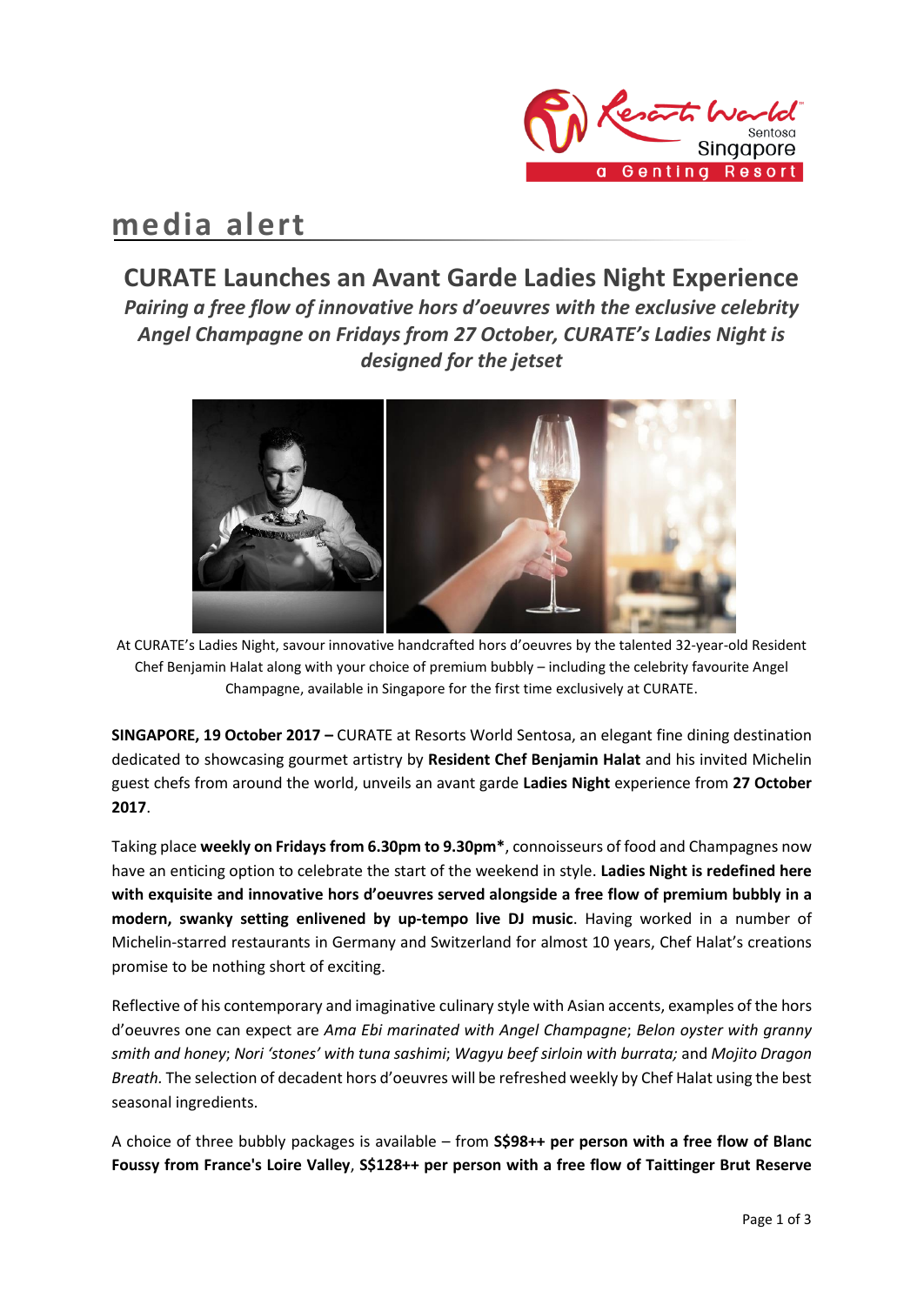**Champagne**, to **S\$388++ per person with a free flow of Angel Champagne**, an exclusive luxury boutique label that has been endorsed by Hollywood celebrities and is available for the first time in Singapore.

Friday nights will never be the same again as CURATE's Ladies Night takes indulgence up a notch. This brand new experience is also perfectly timed for the year-end celebrations and gatherings with girlfriends.

CURATE is located on Level 1, The Forum at Resorts World Sentosa. Advance reservations are required. Please call (65) 6577 7288 or emai[l Curate@RWSentosa.com.](mailto:Curate@RWSentosa.com)

*\*Blackout dates apply.* 

- Ends -